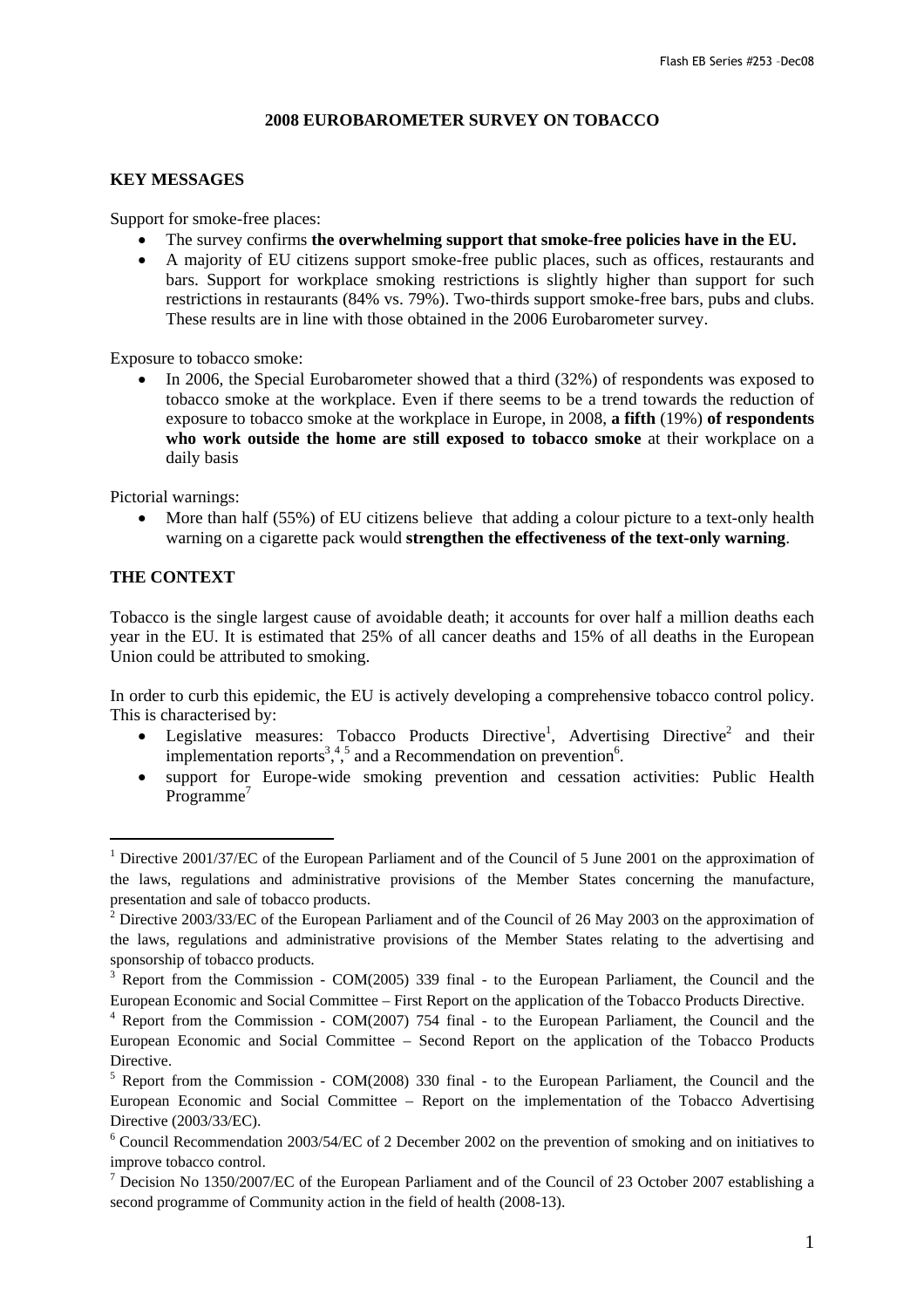- mainstreaming tobacco control into a range of other Community policies (e.g. the domains of  $taxation<sup>8</sup>$ , agriculture and development) and,
- establishing the EU as a major player in tobacco control at a global level (WHO-Framework Convention on Tobacco Control<sup>9</sup>)

In addition, the Tobacco Products Directive allows Member States to complement the textual warnings on cigarette packages with pictorial warnings. The European Commission adopted a library of selected source documents containing the colour photographs<sup>10</sup>.

 $\overline{a}$ 

<sup>&</sup>lt;sup>8</sup> Proposal for a Council Directive amending Directives 92/79/EEC, 92/80/EEC and 95/59/EC on the structure and rates of excise duty applied on manufactured tobacco. COM(2008) 459/2.

<sup>&</sup>lt;sup>9</sup> The Framework Convention on Tobacco Control (FCTC) is the first ever negotiated international public health treaty, covering the whole range of tobacco-control related activities. So far, 163 Parties have ratified the Convention, among these are 26 Member States and the European Community.

<sup>&</sup>lt;sup>10</sup> Commission Decision 2006/1502/EC amending Commission Decision C(2005) 1452 final of 26 May 2005 on the library of selected source documents containing colour photographs or other illustrations for each of the additional warnings listed in Annex 1 to Directive 2001/37/EC of the European Parliament and of the Council.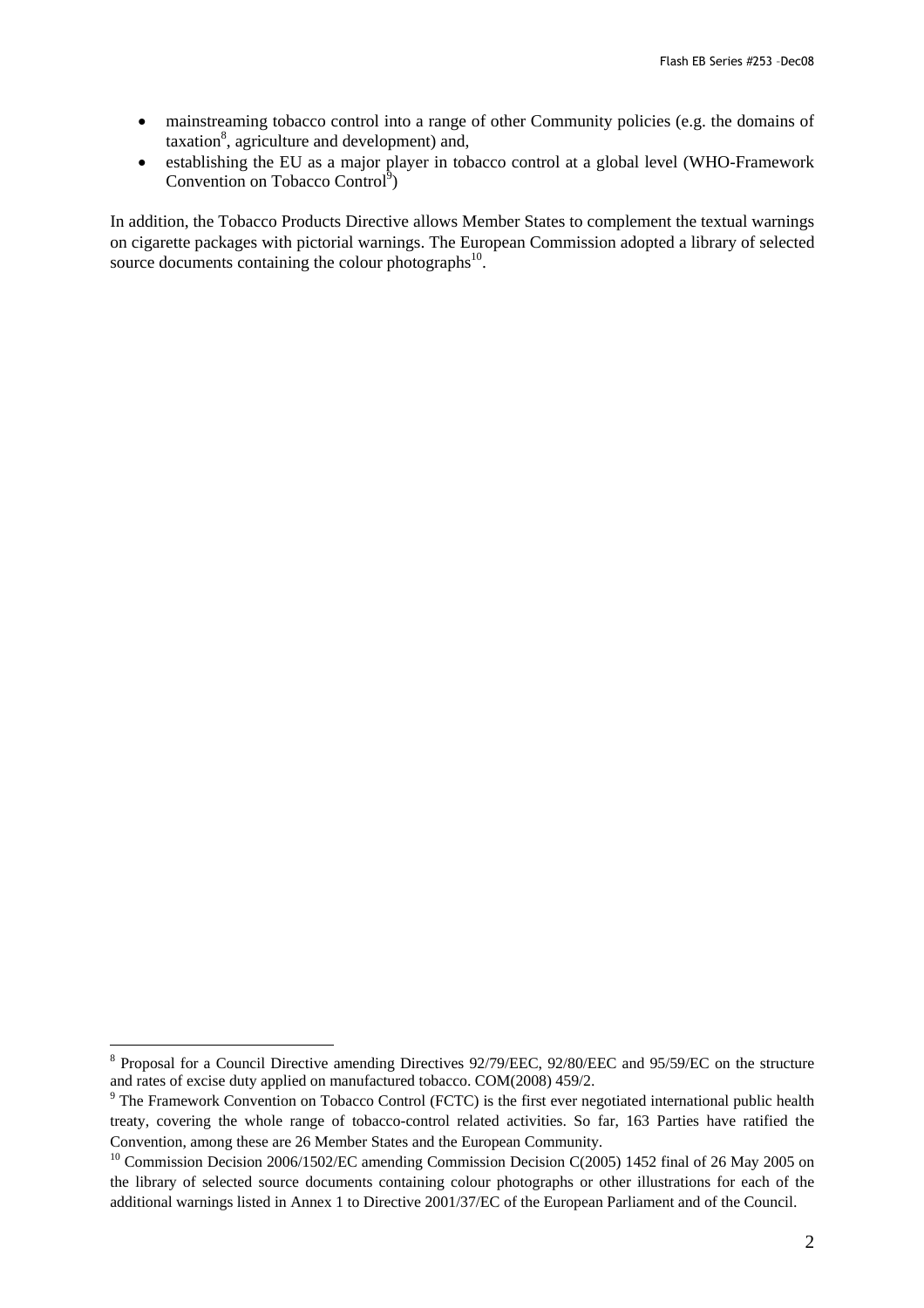# **2008 EUROBAROMETER SURVEY ON TOBACCO**

## **SUMMARY REPORT**

## **Objective**

The 2008 Eurobarometer survey on tobacco focused on:

- the smoking habits and consumption patterns of non-combustible tobacco products
- issues around smoke-free environments
- the perceived effectiveness of health warnings on tobacco packs

With regard to smoke-free environments, it examined the exposure to tobacco smoke at home and at the workplace, the status of workplace smoking restrictions and the attitudes towards smoking restrictions in public places.

In addition, it also included questions on the extent of tobacco products being bought online, the purchase of lower-priced cigarettes in other EU countries and the contact with potentially smuggled tobacco products.

# **Main findings**

 $\overline{a}$ 

# *1. Smoking habits and consumption of non-combustible11 tobacco*

Three out of 10 EU citizens aged 15 and over say they smoke: a quarter (26%) smoke daily and 5% occasionally, 22% of citizens say they have quit smoking. Almost half of EU citizens claim that they have never smoked.

Men, aged 25-54 and manual workers are most likely to be daily smokers.

There are differences among Member States. The proportion of smokers is the highest in Greece (42%), followed by Bulgaria (39%), Latvia (37%), Romania, Hungary, Lithuania, the Czech Republic and Slovakia (all 36%).

One-tenth of respondents (9%) have at least once in their life tried non-combustible tobacco products.

Overall, the proportion of tobacco users varies between 42% and 23% of the respondents.



**Q2. Regarding oral tobacco such as snuff, snus or chewing tobacco, which of the following applies to you?** Base: all respondents % by country

 $11$  Non-combustible tobacco in this survey refers to snuff, snus or chewing tobacco – tobacco products which do not produce smoke. Snus is a moist powder tobacco product that is consumed by placing it under the upper lip for extended periods of time. Snuff is ground or pulverised tobacco which is generally inhaled or snuffed through the nose.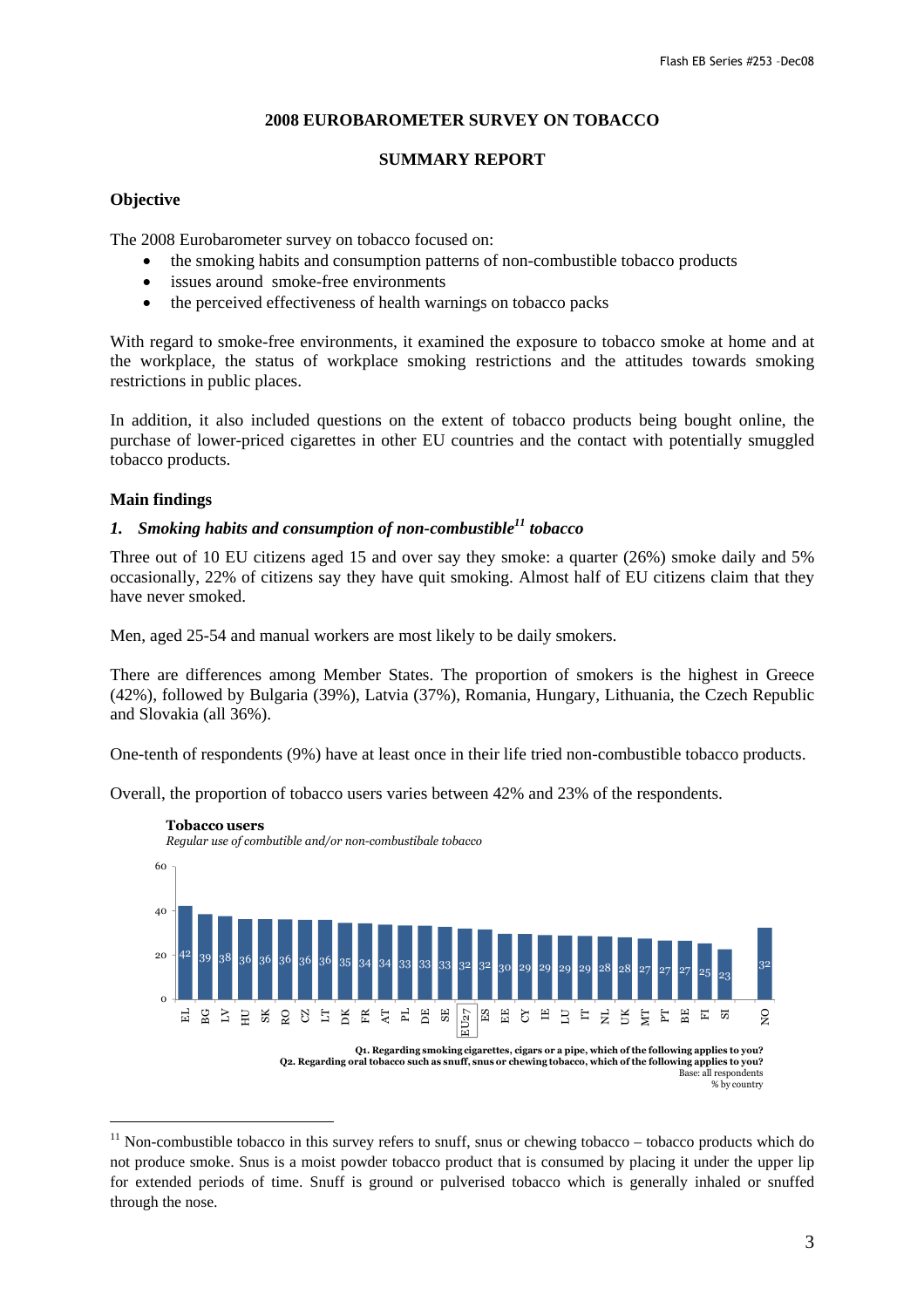#### *2. Exposure to tobacco smoke at the workplace and at home*

A fifth (19%) of respondents who work outside the home are exposed to tobacco smoke on a daily basis – almost half of them for at least one hour a day.



## **Amount of exposure to tobacco smoke at the workplace**

At home, 14% of non-smokers and 23% of smokers are exposed to other people's tobacco smoke on an almost daily basis.

Home exposure to environmental tobacco smoke (ETS) is the lowest in Finland and Sweden – not more than 5% of Finns and Swedes are regularly exposed to other people's tobacco smoke at home. Lithuanians, Cypriots, Greeks and Bulgarians are six times more likely to be exposed to ETS at home.

More than a third of smokers in the EU expose others to ETS at home. The proportion of smokers who expose others to tobacco smoke at home ranges from 8% in Finland to half of the smokers in Poland, Greece, Bulgaria and Denmark.

There is a strong correlation at the country level between exposure to second-hand smoke at work and at home.



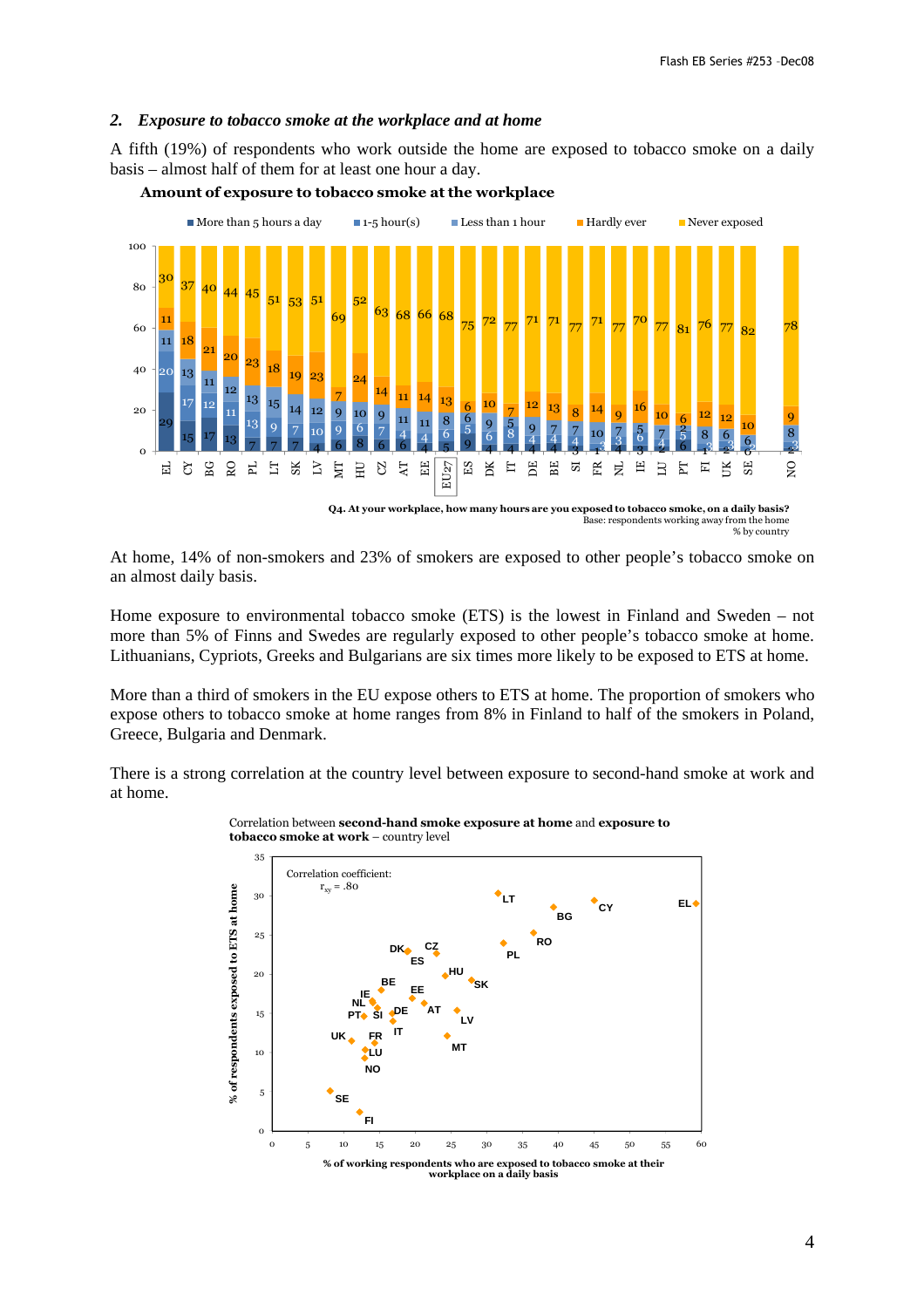## *3. Status of workplace smoking restrictions*

Seventeen percent of EU citizens – who work at an indoor facility – say there are no restrictions, or only very weak restrictions on smoking in their workplace.

Working in an area where smoking is not restricted is more likely to occur for men, those aged over 54, people with the lowest levels of education, the self-employed and manual workers.

### *4. Attitudes towards smoke-free public places*

A majority of EU citizens support smoke-free public places, such as offices, restaurants and bars. Support for workplace smoking restrictions is slightly higher than support for such restrictions in restaurants (84% vs. 79%). Two-thirds support smoke-free bars, pubs and clubs.



**Attitudes towards smoke-free regulations**

Support for smoking restrictions in public places is the highest in Italy and Sweden, while the Czechs, Austrians and Dutch are found to be among the least supportive for such restrictions.

Half of the smokers are in favour of smoking restrictions in bars compared to seven out of 10 nonsmoking respondents.

#### *5. Perceived effectiveness of health warnings on tobacco packs*

Three out of 10 EU citizens think that health warnings on tobacco packs are effective in informing them about the negative health effects of tobacco.

It is also relevant to note that three out of 10 non-smokers perceive health warnings as being effective in preventing them from smoking and a fifth of smokers think the warnings are effective in persuading them to smoke less or to quit.

Younger respondents, the less-educated respondents and manual workers appear to be slightly more likely to perceive health warnings on tobacco packs as being effective.

With regard to **pictorial warnings**, more than half (55%) of EU citizens believe that adding a colour picture to a text-only health warning strengthens the effectiveness of the text-only warning. This percentage is higher in Romania (61%) and the United Kingdom (56%) where pictorials were introduced in 2008. Although Belgium also uses pictorial warnings on tobacco packs, the Belgian respondents were a bit more sceptical about their effectiveness (39%).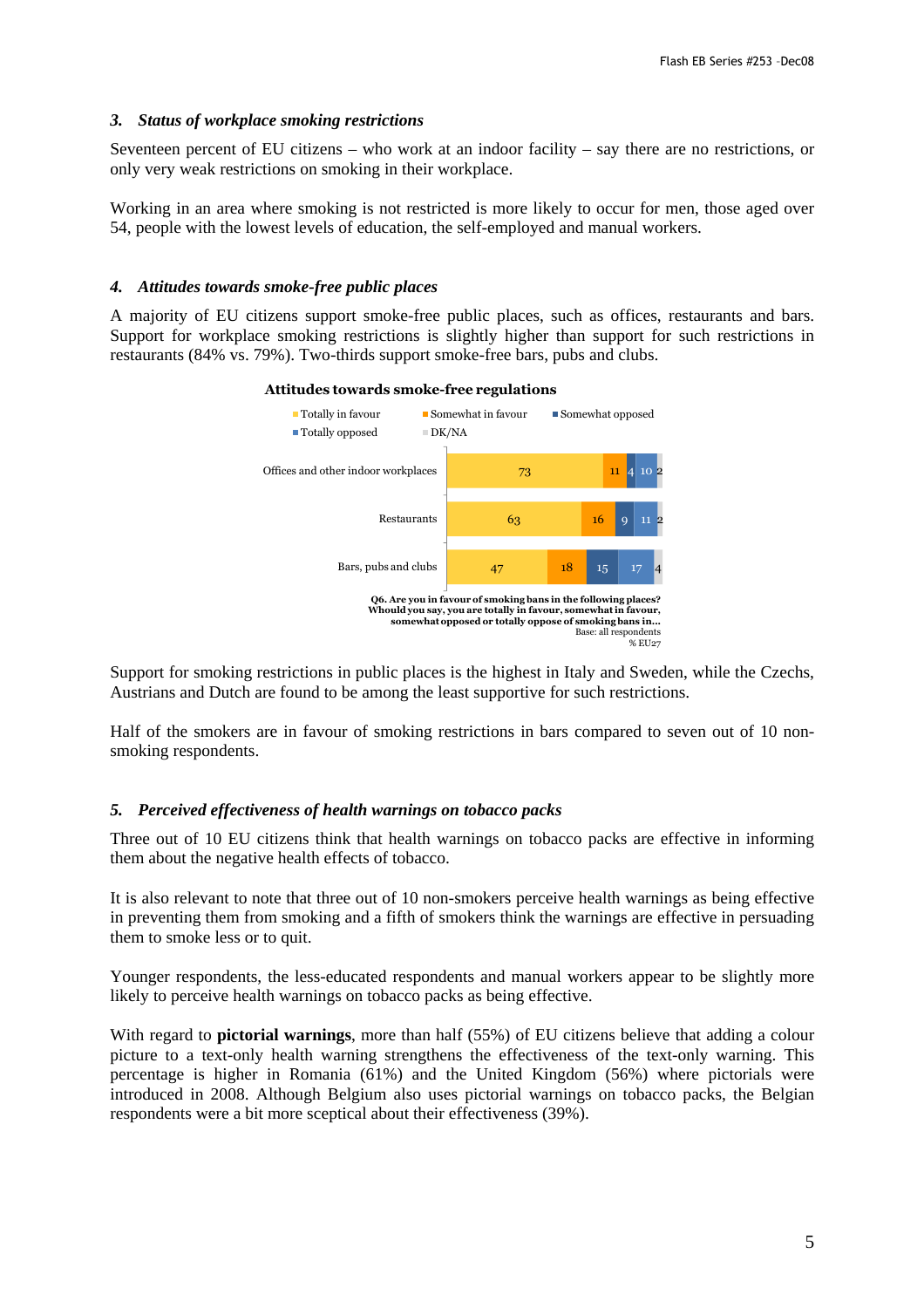

#### **Effectiveness of pictorial health warnings on tobacco packs**

#### *6. Extent of tobacco products being bought online*

Less than 1% of EU citizens surveyed have ever purchased tobacco products over the Internet. This percentage is slightly higher among respondents who have tried non-combustible tobacco products – 3% of them have bought non-combustible tobacco over the Internet and 2% have bought other tobacco products online.

### *7. Purchasing of lower-priced cigarettes in other EU countries*

Among the respondents who made a trip to another EU country, one-third brought home lower-priced cigarettes; Irish, British and French respondents are the most likely to have done so (between 63% and 70%).

#### *8. Contact with potentially smuggled tobacco products*

Over one-tenth of EU citizens (12%) have seen tobacco products being sold in the past six months which they think might have been smuggled into the country